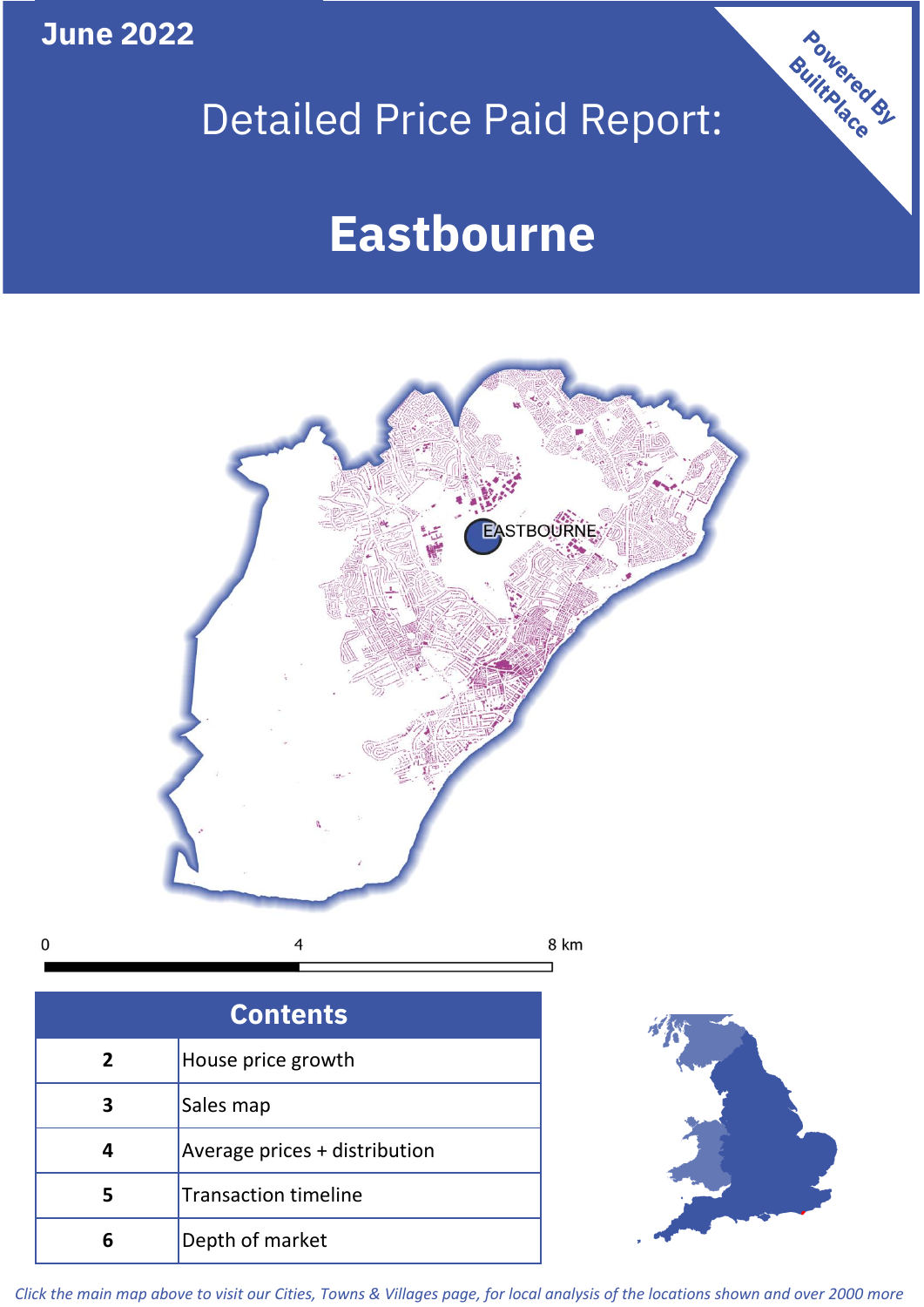## **Headline Data**

|                     | <b>Current level</b> | 3 month | <b>Annual</b> | 5 year  | 10 year |
|---------------------|----------------------|---------|---------------|---------|---------|
| <b>House prices</b> | £295,968             | 4.1%    | 12.7%         | 27.8%   | 74.4%   |
| <b>Transactions</b> | 2,115                | $-6.7%$ | 30.2%         | $-8.1%$ | 31.3%   |

# **House Price Growth (April 2022 data)**

#### *Annual Change in House Prices*



House prices in Eastbourne grew by 12.7% in the 12 months to April 2022 (based on 3-month smoothed data). By comparison national house prices grew by 10.7% and prices in the South East grew by 11.5% over the same period.

Eastbourne house prices are now 53.3% above their previous peak in 2007, compared to +60.7% for the South East and +52.9% across England.



#### *Year-To-Date Change in House Prices, December to April*

Local prices have grown by 5.4% in 2022 so far, compared to growth of 3.3% over the same period last year.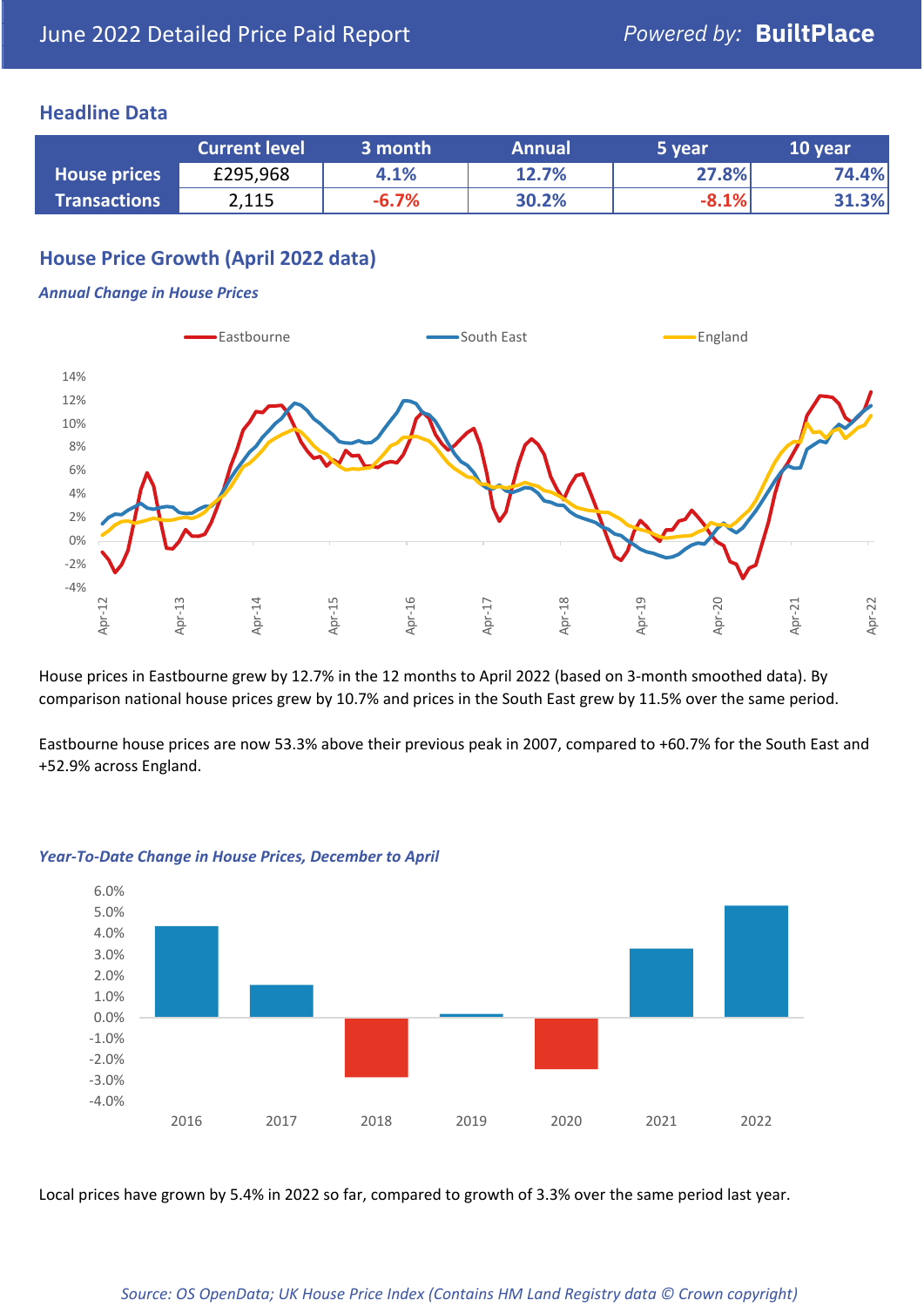# **House Price Map**

### *12 months to April 2022*



*Each point is one postcode, coloured by the average value relative to all sales in this local authority (price bands are LA-specific quintiles).*

**Map Key**

| Min      | <b>Max</b> |                            |
|----------|------------|----------------------------|
| Up to    | £182,000   | 1st quintile / lowest 20%  |
| £182,000 | £245,000   | 2nd quintile               |
| £245,000 | £298,000   | 3rd quintile               |
| £298,000 | £379,000   | 4th quintile               |
| £379,000 | and over   | 5th quintile / highest 20% |

*Source: OS OpenData; UK House Price Index (Contains HM Land Registry data © Crown copyright)*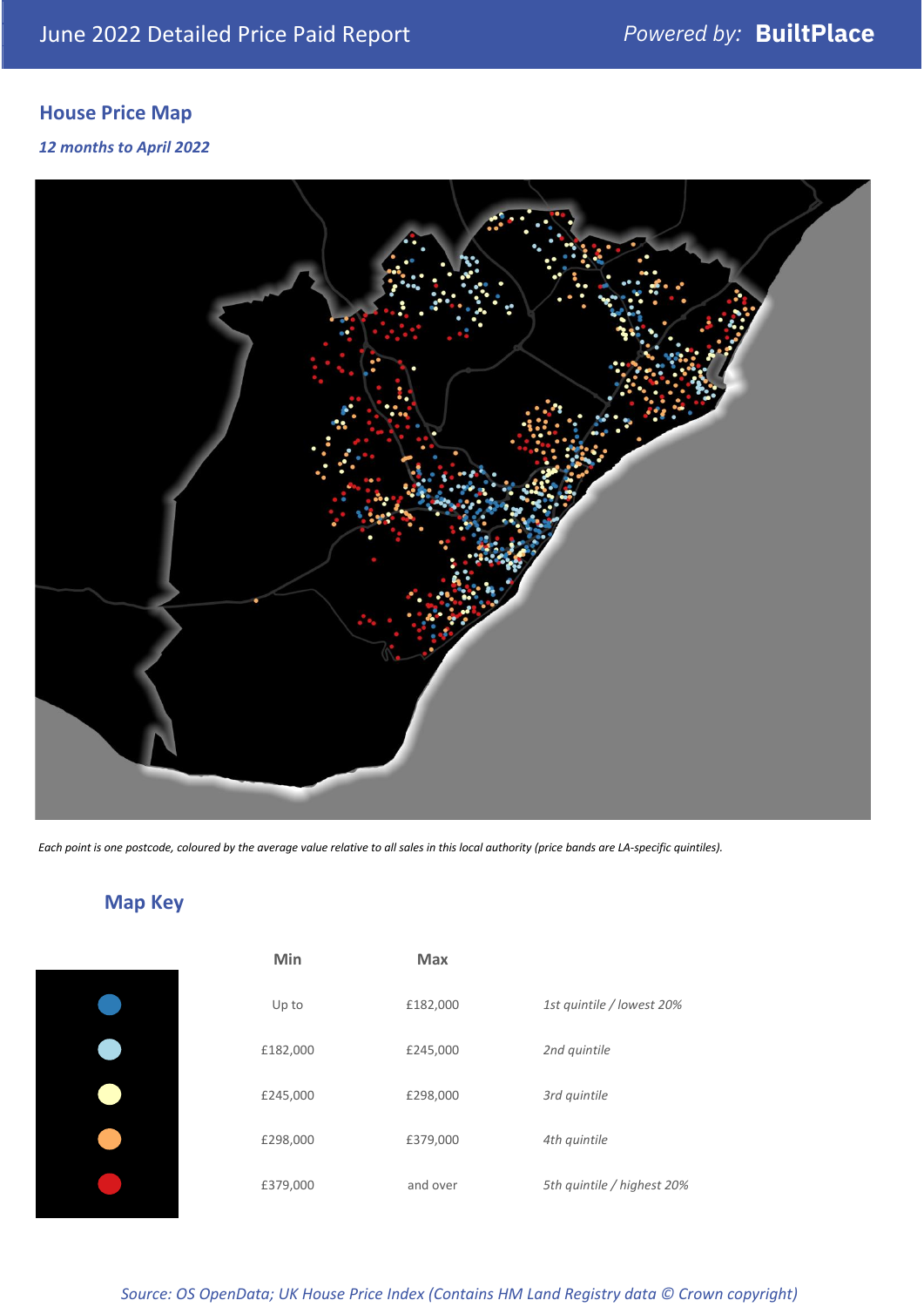# **Average House Price by Property Type**

### *12 months to April 2022*



|                 | <b>New</b>           | <b>Second hand</b> |  |
|-----------------|----------------------|--------------------|--|
| <b>Flat</b>     | £260,623             | £217,476           |  |
| <b>Terraced</b> | No recorded<br>sales | £300,155           |  |
| Semi-detached   | No recorded<br>sales | £337,709           |  |
| <b>Detached</b> | £334,950             | £496,327           |  |

# **House Price Distribution by Year**

*All properties, by price band and calendar year (2020 = year to date)*

|                    | 1997 | 2002 | 2007 | 2012 | 2017 | 2019 | 2020 |
|--------------------|------|------|------|------|------|------|------|
| <b>Under £100k</b> | 88%  | 35%  | 7%   | 11%  | 4%   | 2%   | 3%   |
| £100-200k          | 11%  | 54%  | 53%  | 53%  | 34%  | 23%  | 26%  |
| E200-300k          | 1%   | 8%   | 28%  | 23%  | 39%  | 37%  | 31%  |
| £300-400k          | 0%   | 2%   | 7%   | 8%   | 15%  | 22%  | 25%  |
| £400-500k          | 0%   | 1%   | 3%   | 3%   | 4%   | 10%  | 9%   |
| <b>£500k-1m</b>    | 0%   | 0%   | 2%   | 2%   | 5%   | 7%   | 7%   |
| £1-2m              | 0%   | 0%   | 0%   | 0%   | 0%   | 1%   | 0%   |
| <b>Over £2m</b>    | 0%   | 0%   | 0%   | 0%   | 0%   | 0%   | 0%   |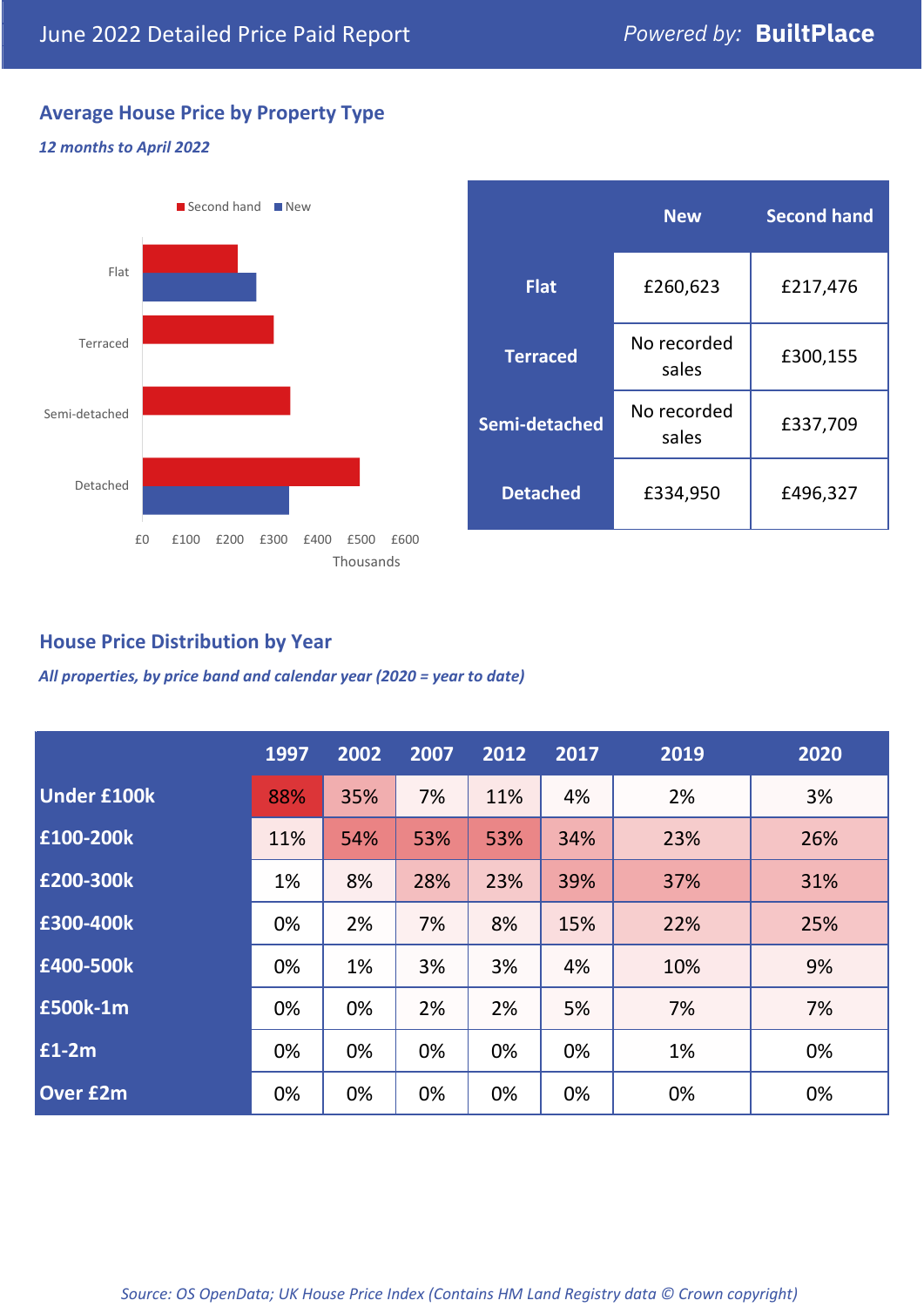# **Transactions (February 2022 data)**

*Annual Transactions, Indexed (2001-05 average = 100)*



There were 2,115 transactions in Eastbourne during the 12 months to February 2022. This is 63% of the average from 2001-05 and suggests activity is significantly below pre-downturn levels.

Transactions in Eastbourne have fallen by 10.4% since 2014, compared to changes of -9.9% for South East and -7.7% for England.



#### *Cash and New Build Sales as % of Total, by Year*

*Note: The data on this page EXCLUDES transactions identified as transfers under a power of sale/repossessions, buy-to-lets (where they can be identified by a mortgage), and transfers to non-private individuals - i.e. it comprises only Land Registry 'A' data.*